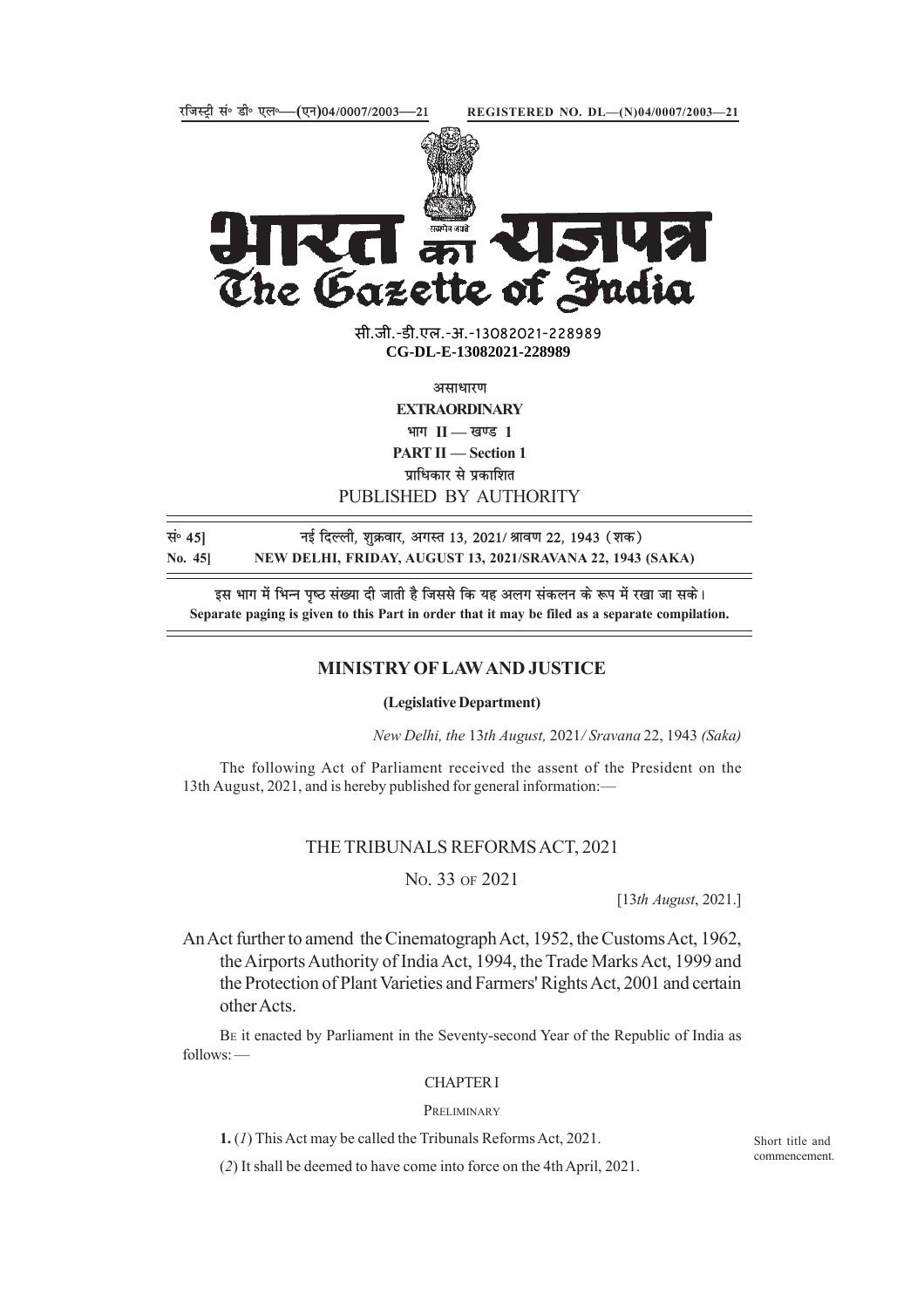Definitions.

**2.** In this Act, unless the context otherwise requires,—

(*a*) "Chairperson" includes Chairperson, Chairman, President and Presiding Officer of a Tribunal;

(*b*) "Member" includes Vice-Chairman, Vice-Chairperson, Vice-President, Account Member, Administrative Member, Judicial Member, Expert Member, Law Member, Revenue Member and Technical Member of a Tribunal;

(*c*) "notified date" means the 4th April, 2021;

(*d*) "Schedule" means the Schedule appended to this Act;

(*e*) "Tribunal" means a Tribunal, Appellate Tribunal or Authority as specified in column (2) of the First Schedule.

#### CHAPTER II

CONDITIONS OF SERVICE OF CHAIRPERSON AND MEMBERS OF TRIBUNAL

**3.** (*1*) Notwithstanding anything contained in any judgment, order or decree of any court, or in any law for the time being in force, the Central Government may, by notification in the Official Gazette, make rules to provide for the qualifications, appointment, salaries and allowances, resignation, removal and other conditions of service of the Chairperson and Member of a Tribunal after taking into consideration the experience, specialisation in the relevant field and the provisions of this Act:

Provided that a person who has not completed the age of fifty years shall not be eligible for appointment as a Chairperson or Member.

(*2*) The Chairperson and the Member of a Tribunal shall be appointed by the Central Government on the recommendation of a Search-cum-Selection Committee constituted under sub-section (*3*), in such manner as the Central Government may, by rules, provide.

(*3*) The Search-cum-Selection Committee, except for the State Administrative Tribunal, shall consist of—

(*a*) a Chairperson, who shall be the Chief Justice of India or a Judge of Supreme Court nominated by him;

(*b*) two Members, who are Secretaries to the Government of India to be nominated by that Government;

(*c*) one Member, who —

(*i*) in case of appointment of a Chairperson of a Tribunal, shall be the outgoing Chairperson of that Tribunal; or

(*ii*) in case of appointment of a Member of a Tribunal, shall be the sitting Chairperson of that Tribunal; or

(*iii*) in case of the Chairperson of the Tribunal seeking re-appointment, shall be a retired Judge of the Supreme Court or a retired Chief Justice of a High Court, to be nominated by the Chief Justice of India:

Provided that in the following cases, such Member shall always be a retired Judge of the Supreme Court or a retired Chief Justice of a High Court, to be nominated by the Chief Justice of India, namely:-

(*i*) Industrial Tribunal constituted by the Central Government under the Industrial Disputes Act, 1947;

#### 14 of 1947.

(*ii*) Debt Recovery Tribunal and Debt Recovery Appellate Tribunal established under the Recovery of Debts and Bankruptcy Act, 1993;

(*iii*) where the Chairperson or the outgoing Chairperson, as the case may be, of a Tribunal is not a retired Judge of the Supreme Court or a retired Chief Justice or Judge of a High Court; and

51 of 1993.

Qualifications, appointment, etc., of Chairperson and Members of Tribunal.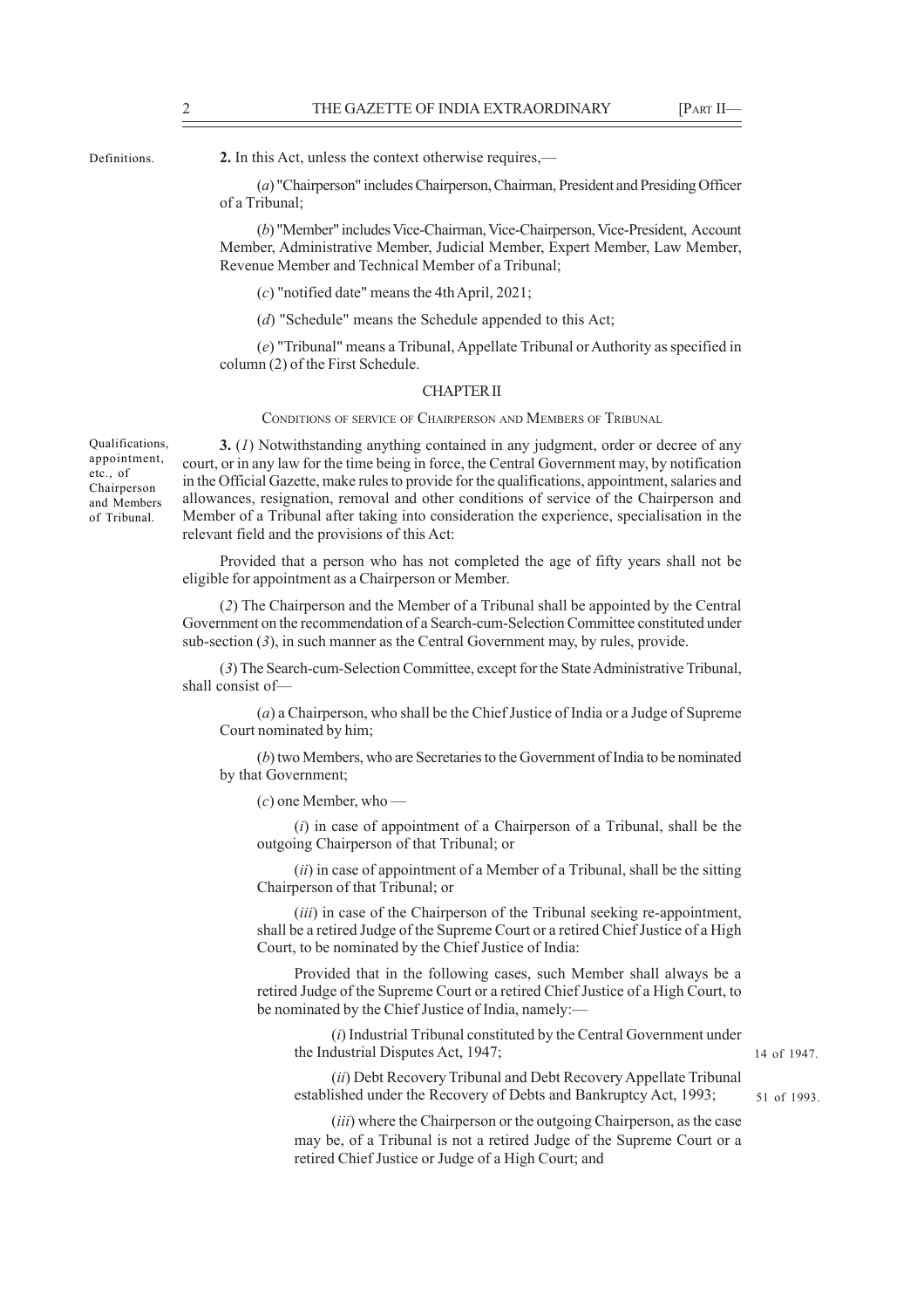(*iv*) such other Tribunals as may be notified by the Central Government, in consultation with the Chairperson of the Search-cum-Selection Committee of that Tribunal; and

(*d*) the Secretary to the Government of India in the Ministry or Department under which the Tribunal is constituted or established—Member-Secretary:

Provided that the Search-cum-Selection Committee for a State Administrative Tribunal shall consist of—

(*a*) the Chief Justice of the High Court of the concerned State—Chairman;

(*b*) the Chief Secretary of the concerned State Government—Member;

(*c*) the Chairman of the Public Service Commission of the concerned State—Member;

(*d*) one Member, who—

(*i*) in case of appointment of a Chairman of the Tribunal, shall be the outgoing Chairman of the Tribunal; or

(*ii*) in case of appointment of a Member of the Tribunal, shall be the sitting Chairman of the Tribunal; or

(*iii*) in case of the Chairman of the Tribunal seeking re-appointment, shall be a retired Judge of a High Court nominated by the Chief Justice of the High Court of the concerned State:

Provided that such Member shall always be a retired Judge of a High Court nominated by the Chief Justice of the High Court of the concerned State, if the Chairperson or the outgoing Chairperson of the State Administrative Tribunal, as the case may be, is not a retired Chief Justice or Judge of a High Court;

(*e*) the Secretary or the Principal Secretary of the General Administrative Department of the concerned State—Member-Secretary.

(*4*) The Chairperson of the Search-cum-Selection Committee shall have the casting vote.

(*5*) The Member-Secretary of the Search-cum-Selection Committee shall not have any vote.

(*6*) The Search-cum-Selection Committee shall determine the procedure for making its recommendations.

(*7*) Notwithstanding anything contained in any judgment, order or decree of any court, or in any law for the time being in force, the Search-cum-Selection Committee shall recommend a panel of two names for appointment to the post of Chairperson or Member, as the case may be, and the Central Government shall take a decision on the recommendations made by that Committee, preferably within three months from the date of such recommendation.

(*8*) No appointment shall be invalid merely by reason of any vacancy or absence of a Member in the Search-cum-Selection Committee.

**4.** The Central Government shall, on the recommendation of the Committee, remove from office, in such manner as may be provided by rules, any Chairperson or a Member, who—

Removal of Chairperson or Member of Tribunal.

(*a*) has been adjudged as an insolvent; or

(*b*) has been convicted of an offence which involves moral turpitude; or

(*c*) has become physically or mentally incapable of acting as such Chairperson or Member; or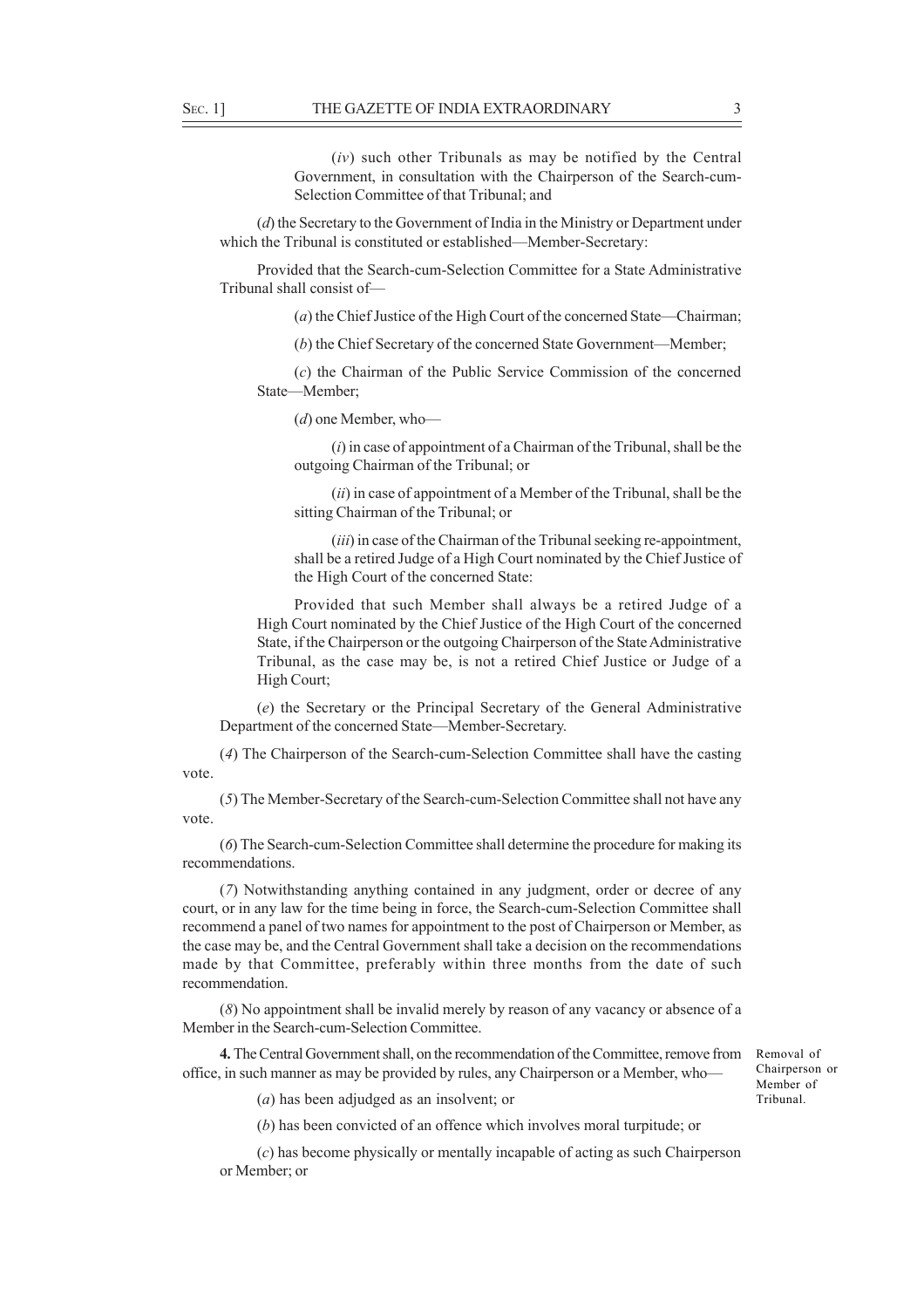(*d*) has acquired such financial or other interest as is likely to affect prejudicially his functions as such Chairperson or Member; or

(*e*) has so abused his position as to render his continuance in office prejudicial to the public interest:

Provided that where the Chairperson or Member is proposed to be removed on any ground specified in clauses (*c*) to (*e*), he shall be informed of the charges against him and given an opportunity of being heard in respect of those charges.

**5.** Notwithstanding anything contained in any judgment, order or decree of any court, or in any law for the time being in force,—

(*i*) the Chairperson of a Tribunal shall hold office for a term of four years or till he attains the age of seventy years, whichever is earlier;

(*ii*) the Member of a Tribunal shall hold office for a term of four years or till he attains the age of sixty-seven years, whichever is earlier:

Provided that where a Chairperson or Member is appointed between the 26th day of May, 2017 and the notified date, and the term of his office or the age of retirement specified in the order of appointment issued by the Central Government is greater than that which is specified in this section, then, notwithstanding anything contained in this section, the term of office or age of retirement or both, as the case may be, of the Chairperson or Member shall be as specified in his order of appointment, subject to a maximum term of office of five years.

**6.** (*1*) The Chairperson and Member of a Tribunal shall be eligible for re-appointment in re-appointment. accordance with the provisions of this Act: Eligibility for

> Provided that, in making such re-appointment, preference shall be given to the service rendered by such person.

> (*2*) All re-appointments shall be made in the same manner as provided in sub-section (*2*) of section 3.

Salary and allowances.

**7.** (*1*) Notwithstanding anything contained in any judgment, order or decree of any court, or in any law for the time being in force, and without prejudice to the generality of the foregoing power, the Central Government may make rules to provide for the salary of the Chairperson and Member of a Tribunal and they shall be paid allowances and benefits to the extent as are admissible to a Central Government officer holding the post carrying the same pay:

Provided that, if the Chairperson or Member takes a house on rent, he may be reimbursed a house rent higher than the house rent allowance as are admissible to a Central Government officer holding the post carrying the same pay, subject to such limitations and conditions as may be provided by rules.

(*2*) Neither the salary and allowances nor the other terms and conditions of service of the Chairperson or Member of the Tribunal may be varied to his disadvantage after his appointment.

#### CHAPTER III

#### AMENDMENT TO THE INDUSTRIAL DISPUTES ACT, 1947

Amendment of Act 14 of 1947.

**8.** In section 7D of the Industrial Disputes Act, 1947, for the words and figures "Part XIV of Chapter VI of the Finance Act, 2017, be governed by the provisions of 7 of 2017. the section 184 of that Act", the words and figures "the Tribunal Reforms Act, 2021, be governed by the provisions of Chapter II of the said Act" shall be substituted.

Term of office of Chairperson and Member of Tribunal.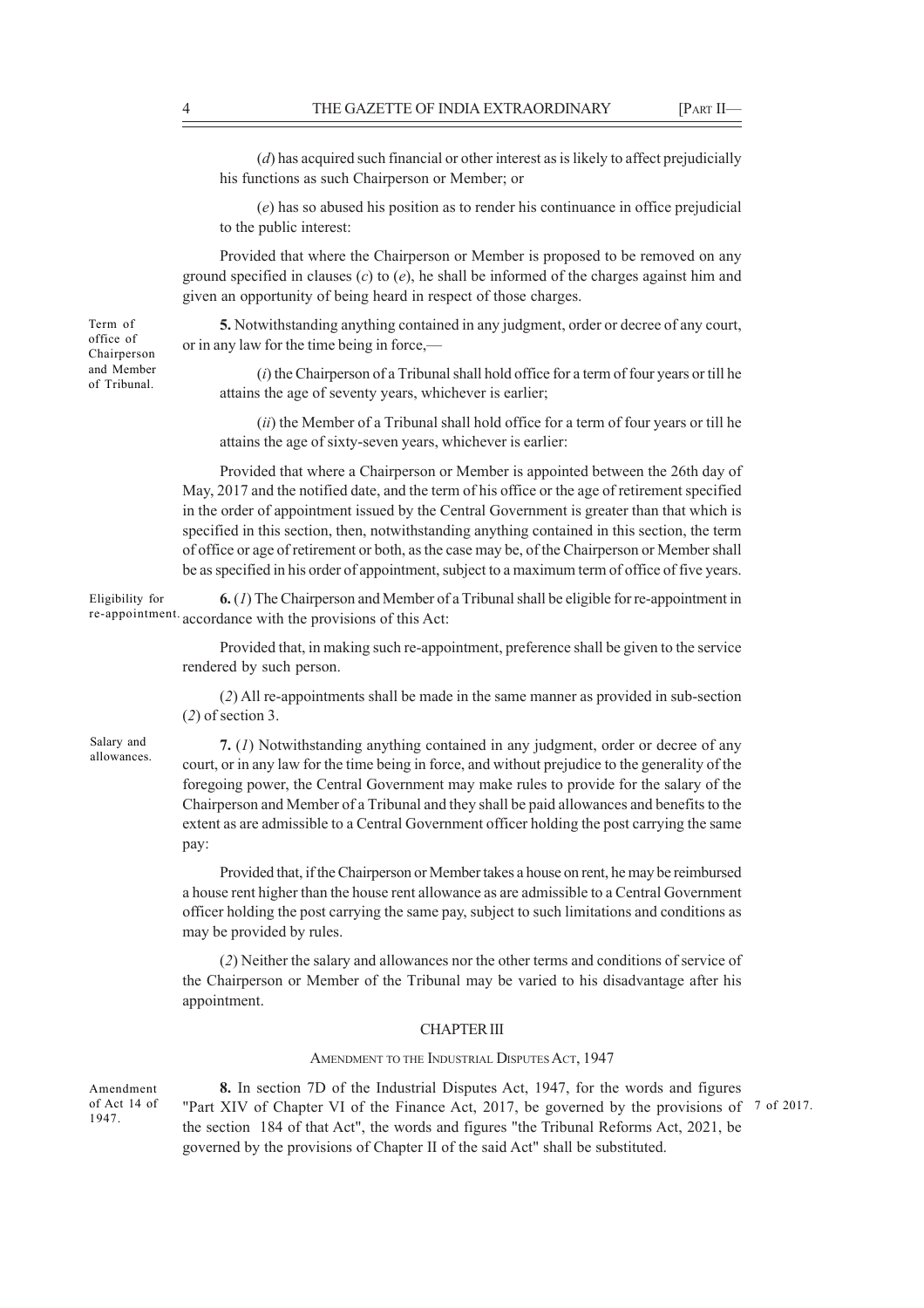#### CHAPTER IV

AMENDMENTS TO THE CINEMATOGRAPH ACT, 1952

**9.** In the Cinematograph Act, 1952,—

(*a*) in section 2, clause (*h*) shall be omitted;

 $(b)$  in section 5C,—

(*i*) for the word "Tribunal", at both the places where it occurs, the words "High Court" shall be substituted;

(*ii*) sub-section (*2*) shall be omitted;

(*c*) sections 5D and 5DD shall be omitted;

(*d*) in section 6, the words and brackets "or, as the case may be, decided by the Tribunal (but not including any proceeding in respect of any matter which is pending before the Tribunal)" shall be omitted;

(*e*) in sections 7A and 7C, for the word "Tribunal", wherever it occurs, the words "High Court" shall be substituted;

(*f*) in sections 7D, 7E and 7F, the words "the Tribunal,", wherever they occur, shall be omitted;

(*g*) in section 8, in sub-section (*2*), clauses (*h*), (*i*), (*j*) and (*k*) shall be omitted.

#### CHAPTER V

AMENDMENTS TO THE COPYRIGHT ACT, 1957

**10.** In the Copyright Act, 1957,—

 $(a)$  in section 2,—

(*i*) clause (*aa*) shall be omitted;

(*ii*) clause (*fa*) shall be re-lettered as clause (*faa*) and before the clause (*faa*) as so re-lettered, the following clause shall be inserted, namely:—

'(*fa*) "Commercial Court", for the purposes of any State, means a Commercial Court constituted under section 3, or the Commercial Division of a High Court constituted under section 4, of the Commercial Courts Act, 2015;';

 $(iii)$  for clause  $(u)$ , the following clause shall be substituted, namely:—

'(*u*) "prescribed" means,—

(*i*) in relation to proceedings before a High Court, prescribed by rules made by the High Court; and

(*ii*) in other cases, prescribed by rules made under this Act;';

 $(b)$  in section  $6$ ,—

(*i*) for the words "Appellate Board", wherever they occur, the words "Commercial Court" shall be substituted;

(*ii*) the words and figures "constituted under section 11 whose decision thereon shall be final" shall be omitted;

(*c*) in Chapter II, in the Chapter heading, the words "AND APPELLATE BOARD" shall be omitted;

(*d*) sections 11 and 12 shall be omitted;

Amendment of Act 37 of 1952.

Amendment of Act 14 of 1957.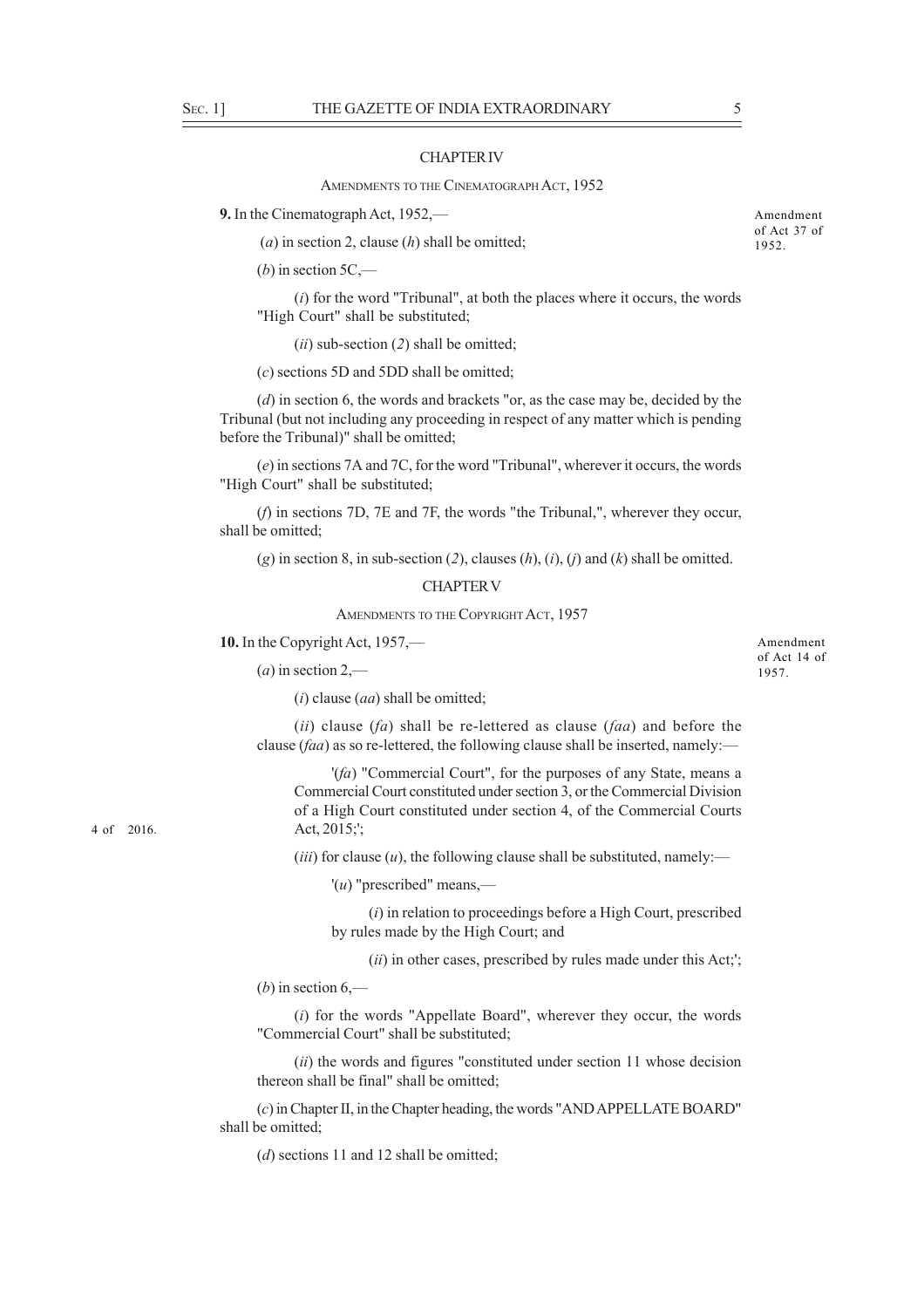(*e*) in sections 19A, 23, 31, 31A, 31B, 31C, 31D, 32, 32A and 33A, for the words "Appellate Board", wherever they occur, the words "Commercial Court" shall be substituted;

(*f*) in section 50, for the words "Appellate Board", wherever they occur, the words "High Court" shall be substituted;

 $(g)$  in section 53A,—

(*i*) for the words "Appellate Board", wherever they occur, the words "Commercial Court" shall be substituted;

(*ii*) in sub-section (*2*), the words "and the decision of the Appellate Board in this behalf shall be final" shall be omitted;

(*h*) in section 54, for the words "Appellate Board", the words "Commercial Court" shall be substituted;

 $(i)$  for section 72, the following section shall be substituted, namely:—

 "72. (*1*) Any person aggrieved by any final decision or order of the Registrar of Copyrights may, within three months from the date of the order or decision, appeal to the High Court.

(*2*) Every such appeal shall be heard by a single Judge of the High Court:

Provided that any such Judge may, if he so thinks fit, refer the appeal at any stage of the proceeding to a Bench of the High Court.

(*3*) Where an appeal is heard by a single Judge, a further appeal shall lie to a Bench of the High Court within three months from the date of decision or order of the single Judge.

(*4*) In calculating the period of three months provided for an appeal under this section, the time taken in granting a certified copy of the order or record of the decision appealed against shall be excluded.";

(*j*) in sections 74 and 75, the words "and the Appellate Board", wherever they occur, shall be omitted;

(*k*) in section 77, the words "and every member of the Appellate Board" shall be omitted;

(*l*) in section 78, in sub-section (*2*),—

(*i*) clauses (*cA*) and (*ccB*) shall be omitted;

(*ii*) in clause (*f*), the words "and the Appellate Board" shall be omitted.

#### CHAPTER VI

#### AMENDMENT TO THE INCOME-TAX ACT, 1961

**11.** In section 252A of the Income-tax Act, 1961, for the words and figures "Part XIV of Chapter VI of the Finance Act, 2017, shall be governed by the provisions of the section 184 of that Act", the words and figures "the Tribunal Reforms Act, 2021, shall be governed by the provisions of Chapter II of the said Act" shall be substituted. 7 of 2017.

#### CHAPTER VII

AMENDMENTS TO THE CUSTOMS ACT, 1962

| Amendment    | 12. In the Customs Act, $1962$ —                                                |
|--------------|---------------------------------------------------------------------------------|
| of Act 52 of |                                                                                 |
| 1962.        | ( <i>a</i> ) in section 28E, clauses $(ba)$ , $(f)$ and $(g)$ shall be omitted; |
|              |                                                                                 |

Appeals against orders of Registrar of Copyrights.

# 1961.

Amendment of Act 43 of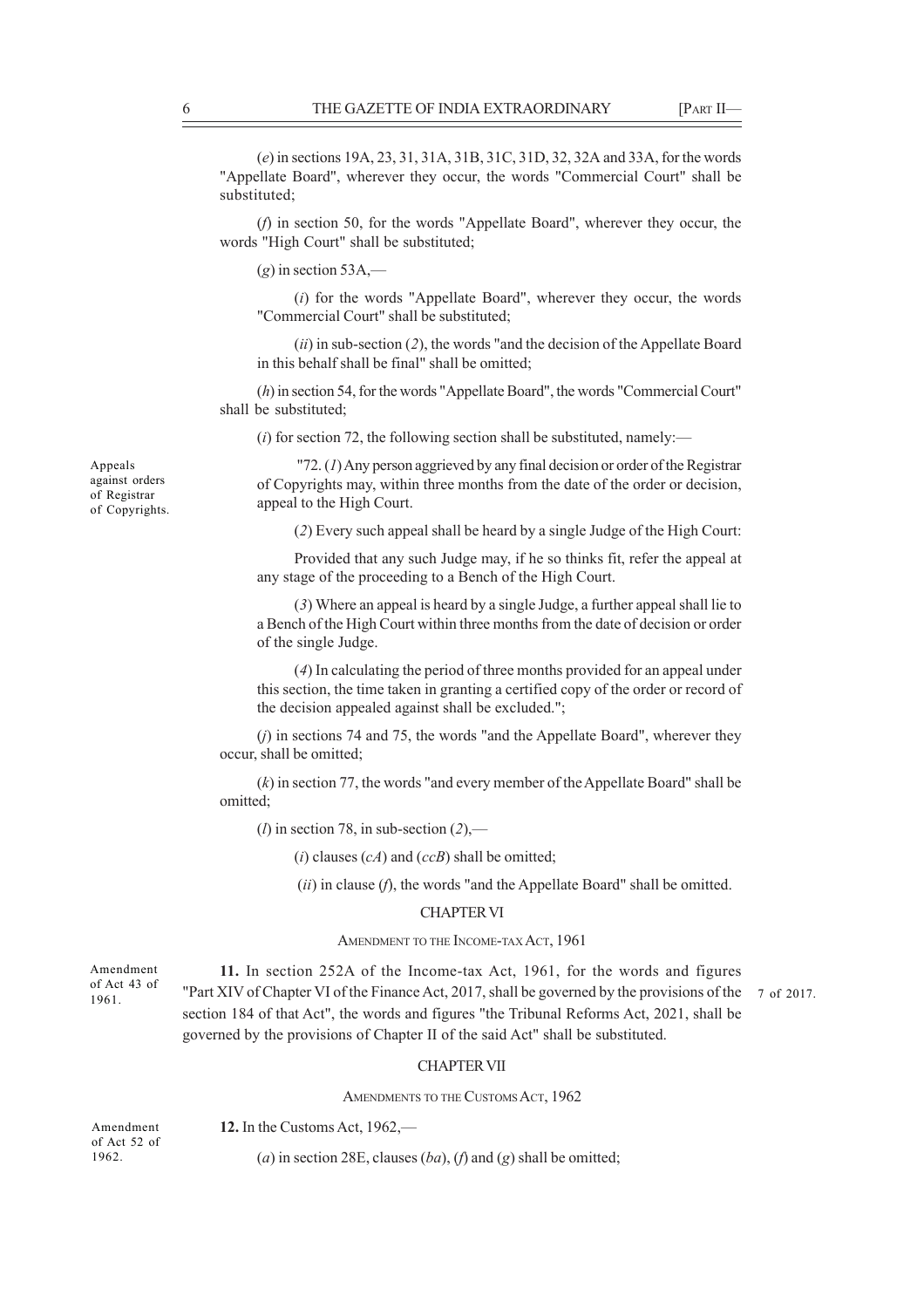7 of 2017.

(*b*) in section 28EA, the proviso shall be omitted;

(*c*) in section 28F, sub-section (*1*) shall be omitted;

 $(d)$  in section 28KA,—

(*i*) in sub-section (*1*), for the words "Appellate Authority", at both the places where they occur, the words "High Court" shall be substituted;

(*ii*) sub-section (*2*) shall be omitted;

(*e*) in section 28L, the words "or Appellate Authority", wherever they occur, shall be omitted;

 $(f)$  in section 28M,—

(*i*) in the marginal heading, the words "and Appellate Authority" shall be omitted;

(*ii*) sub-section (*2*) shall be omitted;

(*g*) in section 129, in sub-section (*7*), for the words and figures "Part XIV of Chapter VI of the Finance Act, 2017, shall be governed by the provisions of the section 184 of that Act", the words and figures "the Tribunal Reforms Act, 2021, shall be governed by the provisions of Chapter II of the said Act" shall be substituted.

#### CHAPTER VIII

#### AMENDMENTS TO THE PATENTS ACT, 1970

**13.** In the Patents Act, 1970,—

 $(a)$  in section 2, in sub-section  $(I)$ ,—

(*i*) clause (*a*) shall be omitted;

 $(iii)$  in clause  $(u)$ , sub-clause  $(B)$  shall be omitted;

(*b*) in section 52, the words "Appellate Board or", wherever they occur, shall be omitted;

(*c*) in section 58,—

(*i*) the words "the Appellate Board or", wherever they occur, shall be omitted;

(*ii*) the words "as the case may be" shall be omitted;

(*d*) in section 59, the words "the Appellate Board or" shall be omitted;

(*e*) in section 64, in sub-section (*1*), the words "by the Appellate Board" shall be omitted;

(*f*) in section 71, for the words "Appellate Board" and "Board", wherever they occur, the words "High Court" shall be substituted;

(*g*) in section 76, the words "or Appellate Board" shall be omitted;

(*h*) in section 113,—

 $(i)$  in sub-section  $(I)$ ,—

(*A*) the words "the Appellate Board or", wherever they occur, shall be omitted;

(*B*) the words "as the case may be" shall be omitted;

(*ii*) in sub-section (*3*), the words "or the Appellate Board" shall be omitted;

Amendment of Act 39 of 1970.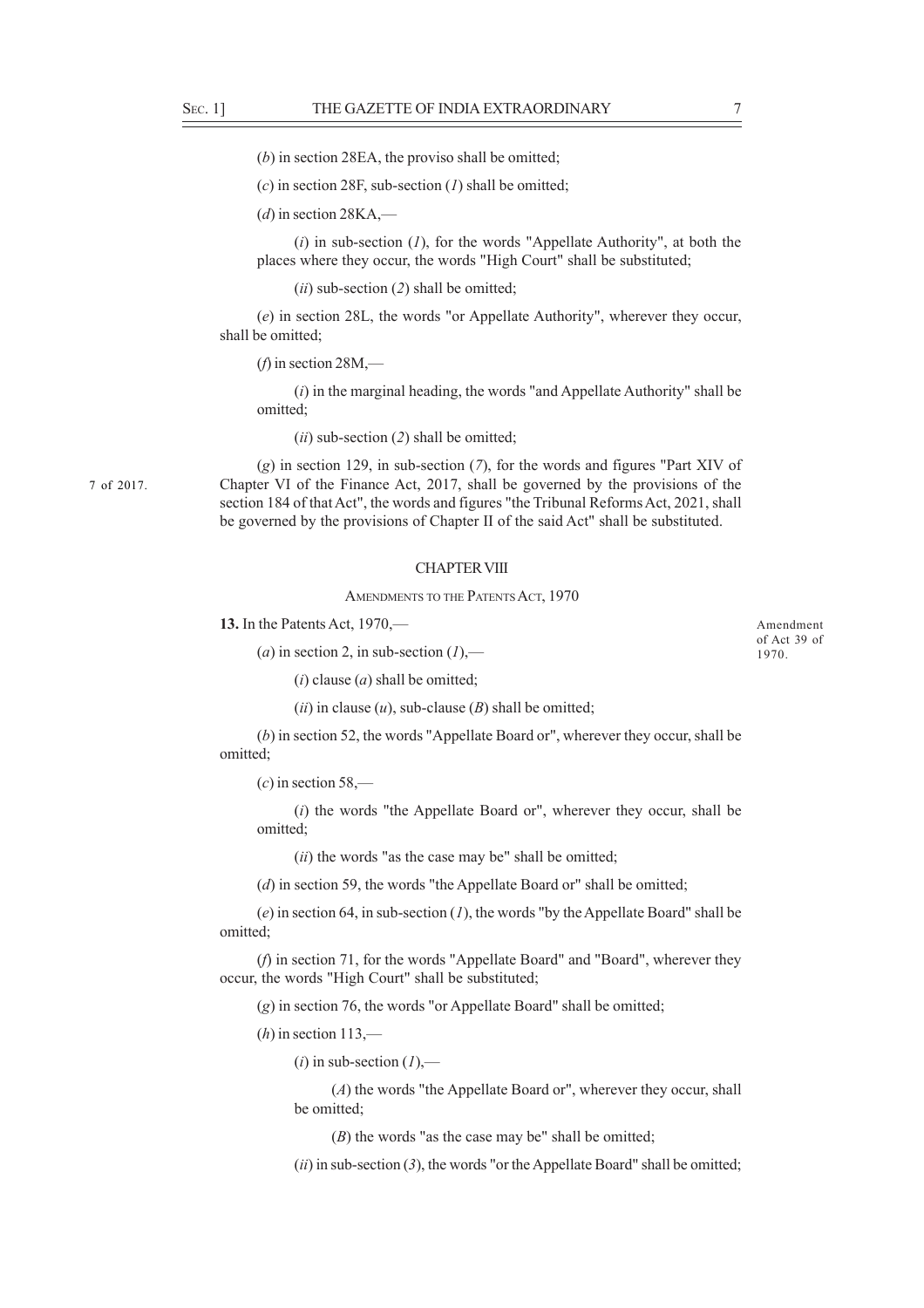(*i*) in Chapter XIX, for the Chapter heading, the Chapter heading "APPEALS" shall be substituted;

(*j*) sections 116 and 117 shall be omitted;

(*k*) in section 117A, for the words "Appellate Board", wherever they occur, the words "High Court" shall be substituted;

(*l*) sections 117B, 117C and 117D shall be omitted;

(*m*) in section 117E, for the words "Appellate Board", wherever they occur, the words "High Court" shall be substituted;

(*n*) sections 117F, 117G and 117H shall be omitted;

(*o*) in section 151,—

(*i*) in sub-section (*1*), the words "or the Appellate Board", at both the places where they occur, shall be omitted;

(*ii*) in sub-section (*3*), for the words "the Appellate Board or the courts, as the case may be", the words "the courts" shall be substituted;

(*p*) in section 159, in sub-section (*2*), clauses (*xiia*), (*xiib*) and (*xiic*) shall be omitted.

#### CHAPTER IX

AMENDMENT TO THE SMUGGLERS AND FOREIGN EXCHANGE MANIPULATORS (FORFEITURE OF PROPERTY) ACT, 1976

**14.** In section 12A of the Smugglers and Foreign Exchange Manipulators (Forfeiture of Property) Act, 1976, for the words and figures "Part XIV of Chapter VI of the Finance Act, 2017, shall be governed by the provisions of the section 184 of that Act", the words and  $\frac{7}{1}$  of 2017. figures "the Tribunal Reforms Act, 2021, shall be governed by the provisions of Chapter II of the said Act" shall be substituted.

# CHAPTER X

#### AMENDMENT TO THE ADMINISTRATIVE TRIBUNALS ACT, 1985

**15.** In section 10B of the Administrative Tribunals Act, 1985, for the words and figures "Part XIV of Chapter VI of the Finance Act, 2017, shall be governed by the provisions of the 7 of 2017. section 184 of that Act", the words and figures "the Tribunal Reforms Act, 2021, shall be governed by the provisions of Chapter II of the said Act" shall be substituted. of Act 13 of

#### CHAPTER XI

AMENDMENT TO THE RAILWAY CLAIMS TRIBUNAL ACT, 1987

**16.** In section 9A of the Railway Claims Tribunal Act, 1987, for the words and figures "Part XIV of Chapter VI of the Finance Act, 2017, shall be governed by the provisions of the 7 of 2017. section 184 of that Act", the words and figures "the Tribunal Reforms Act, 2021, shall be governed by the provisions of Chapter II of the said Act" shall be substituted. Amendment of Act 54 of

#### CHAPTER XII

AMENDMENT TO THE SECURITIES AND EXCHANGE BOARD OF INDIA ACT, 1992

Amendment of Act 15 of 1992.

Amendment of Act 13 of 1976.

Amendment

1985.

1987.

**17.** In section 15QA of the Securities and Exchange Board of India Act, 1992, for the words and figures "Part XIV of Chapter VI of the Finance Act, 2017, shall be governed by the 7 of 2017. provisions of the section 184 of that Act", the words and figures "the Tribunal Reforms Act, 2021, shall be governed by the provisions of Chapter II of the said Act" shall be substituted.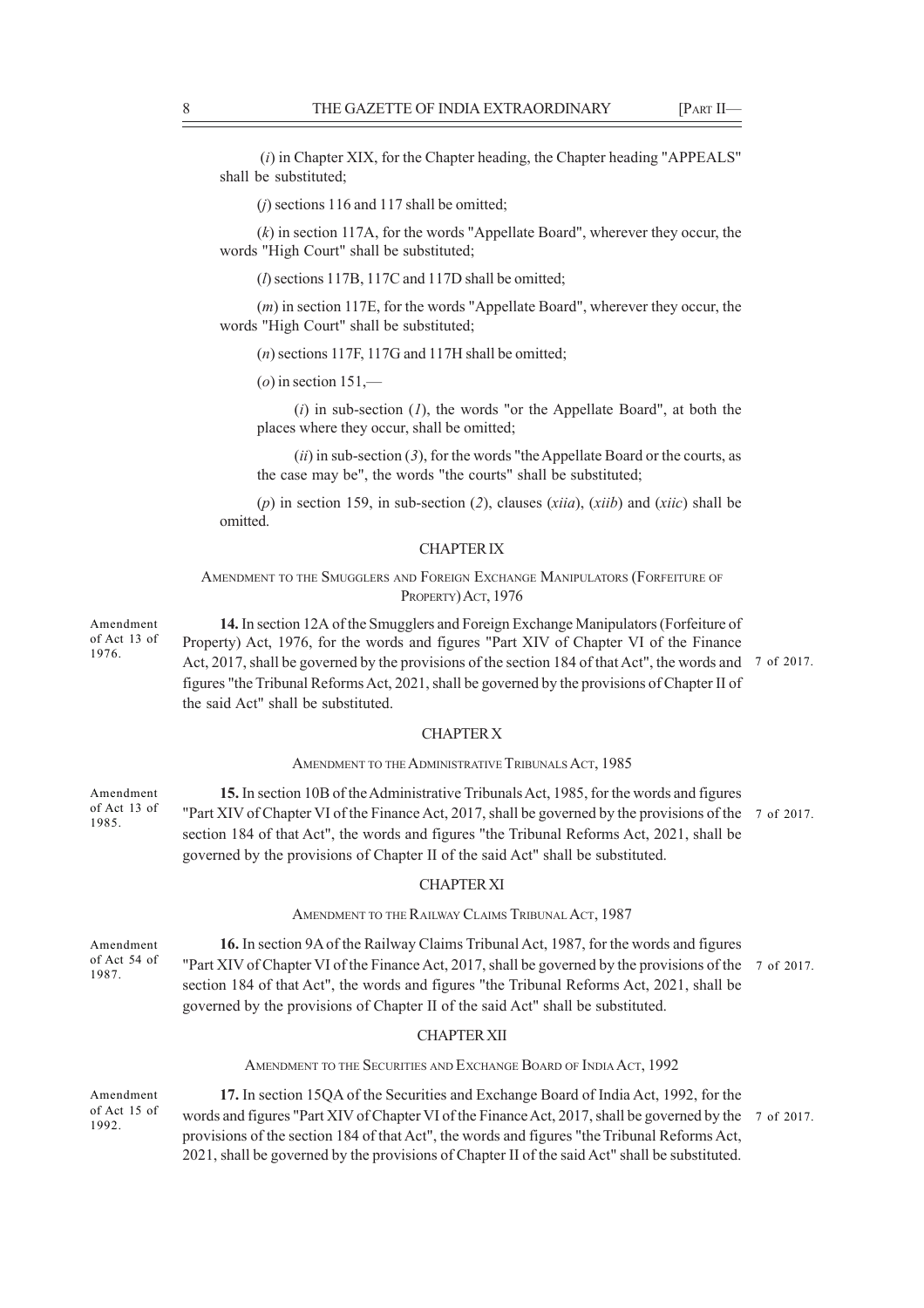CHAPTER XIII

| ртсү Аст, 1993 |  |
|----------------|--|

**18.** In the Recovery of Debts and Bankruptcy Act, 1993,—

AMENDMENT TO THE RECOVERY OF DEBTS AND BANKRU

7 of 2017.

7 of 2017.

(*a*) in section 6A, for the words and figures "Part XIV of Chapter VI of the 1993.Finance Act, 2017, shall be governed by the provisions of the section 184 of that Act", the words and figures "the Tribunal Reforms Act, 2021, shall be governed by the provisions of Chapter II of the said Act" shall be substituted;

(*b*) in section 15A, for the words and figures "Part XIV of Chapter VI of the Finance Act, 2017, shall be governed by the provisions of the section 184 of that Act", the words and figures "the Tribunal Reforms Act, 2021, shall be governed by the provisions of Chapter II of the said Act" shall be substituted.

#### CHAPTER XIV

AMENDMENTS TO THE AIRPORTS AUTHORITY OF INDIA ACT, 1994

**19.** In the Airports Authority of India Act, 1994,—

(*a*) in section 28A, clause (*e*) shall be omitted;

 (*b*) in section 28E, for the word "Tribunal", at both the places where it occurs, the words "Central Government" shall be substituted;

(*c*) sections 28-I, 28J and 28JA shall be omitted;

 $(d)$  in section 28K,—

 $(i)$  in sub-section  $(l)$ ,—

(*A*) for the words "Tribunal in such form as may be prescribed", the words "High Court" shall be substituted;

(*B*) in the proviso, for the word "Tribunal", the words "High Court" shall be substituted;

(*ii*) sub-sections (*2*), (*3*), (*4*) and (*5*) shall be omitted;

(*e*) section 28L shall be omitted;

(*f*) in section 28M, the words "or the Tribunal" shall be omitted;

(*g*) in section 28N, in sub-section (*2*), for the word "Tribunal", the words "High Court" shall be substituted;

(*h*) in section 33, the words "or the Chairperson of the Tribunal" shall be omitted;

(*i*) in section 41, in sub-section (*2*), clauses (*gvi*), (*gvii*), (*gviii*) and (*gix*) shall be omitted.

#### CHAPTER XV

AMENDMENT TO THE TELECOM REGULATORY AUTHORITY OF INDIA ACT, 1997

7 of 2017.

20. In section 14GA of the Telecom Regulatory Authority of India Act, 1997, for the Amendment words and figures "Part XIV of Chapter VI of the Finance Act, 2017, shall be governed by the provisions of section 184 of that Act", the words and figures "the Tribunal Reforms Act, 2021, shall be governed by the provisions of Chapter II of the said Act" shall be substituted.

of Act 24 of 1997.

Amendment of Act 55 of 1994.

Amendment of Act 51 of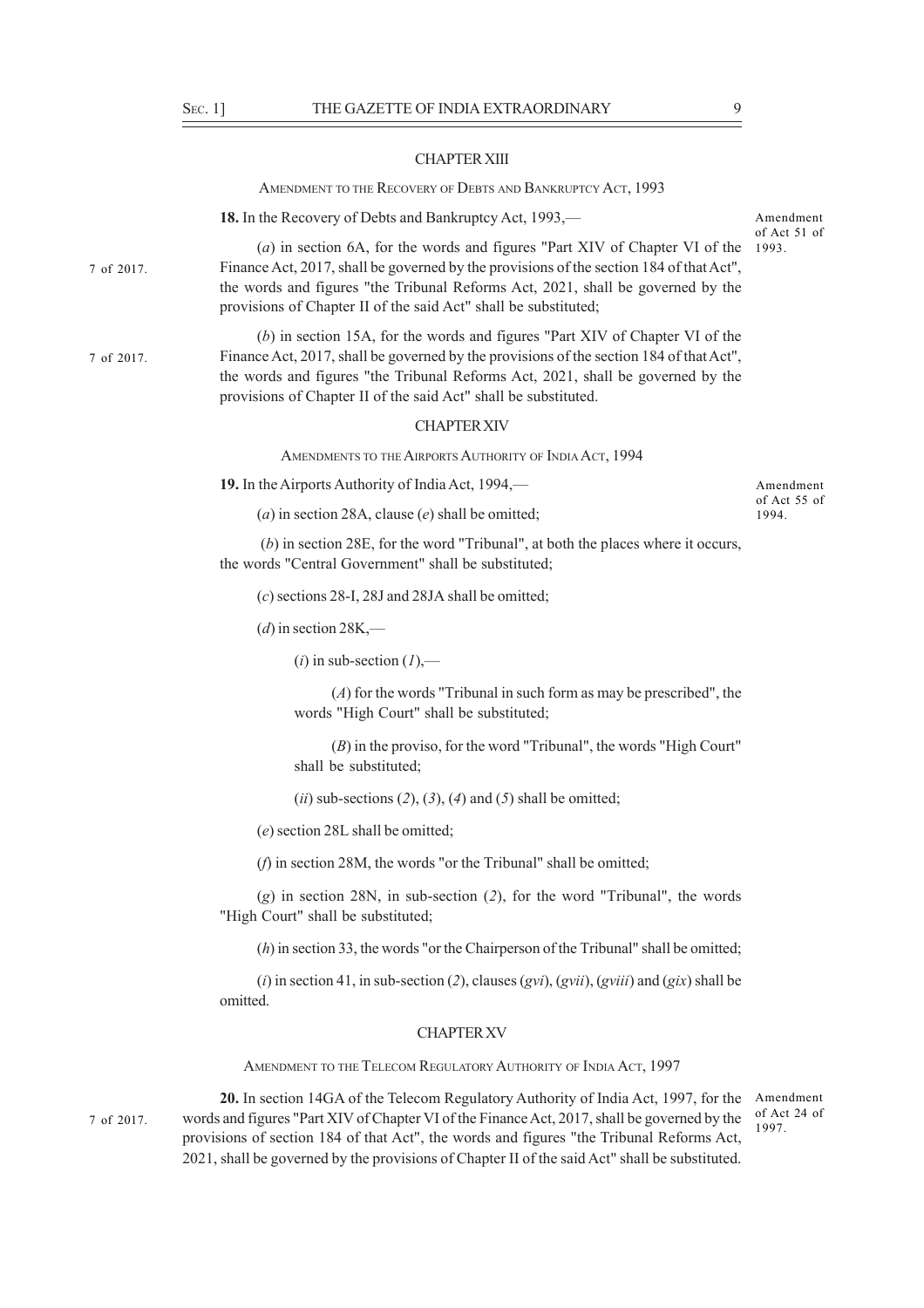#### CHAPTER XVI

#### AMENDMENTS TO THE TRADE MARKS ACT, 1999

**21.** In the Trade Marks Act, 1999,—

 $(a)$  in section 2, in sub-section  $(1)$ ,—

(*i*) clauses (*a*), (*d*), (*f*), (*k*), (*n*), (*ze*) and (*zf*) shall be omitted;

(*ii*) for clause (*s*), the following clause shall be substituted, namely:—

'(*s*) "prescribed" means,—

(*i*) in relation to proceedings before a High Court, prescribed by rules made by the High Court; and

(*ii*) in other cases, prescribed by rules made under this Act;';

(*b*) in section 10, for the word "tribunal", the words "Registrar or the High Court, as the case may be," shall be substituted;

(*c*) in section 26, for the word "tribunal", the words "Registrar or the High Court, as the case may be," shall be substituted;

(*d*) in section 46, in sub-section (*3*), for the word "tribunal", the words "Registrar or the High Court, as the case may be," shall be substituted;

(*e*) in section 47, —

(*i*) for the words "Appellate Board", at both the places where they occur, the words "High Court" shall be substituted;

(*ii*) for the word "tribunal", wherever it occurs, the words "Registrar or the High Court, as the case may be," shall be substituted;

(*f*) in section 55, in sub-section (*1*), for the word "tribunal", the words "Registrar or the High Court, as the case may be," shall be substituted;

 $(g)$  in section 57, —

(*i*) for the words "Appellate Board", wherever they occur, the words "High Court" shall be substituted;

(*ii*) for the word "tribunal", wherever it occurs, the words "Registrar or the High Court, as the case may be," shall be substituted;

(*h*) in section 71, in sub-section (*3*), for the word "tribunal", the words "Registrar or the High Court, as the case may be," shall be substituted;

(*i*) in Chapter XI, for the Chapter heading, the Chapter heading "APPEALS" shall be substituted;

(*j*) sections 83, 84, 85, 86, 87, 88, 89, 89A and 90 shall be omitted;

(*k*) in section 91, for the words "Appellate Board", wherever they occur, the words "High Court" shall be substituted;

(*l*) sections 92 and 93 shall be omitted;

 $(m)$  for section 94, the following section shall be substituted, namely:—

"94. On ceasing to hold the office, the erstwhile Chairperson, Vice-Chairperson or other Members shall not appear before the Registrar.";

(*n*) sections 95 and 96 shall be omitted;

(*o*) in section 97, for the words "Appellate Board", wherever they occur, the words "High Court" shall be substituted;

Bar to appear before Registrar.

Amendment of Act 47 of 1999.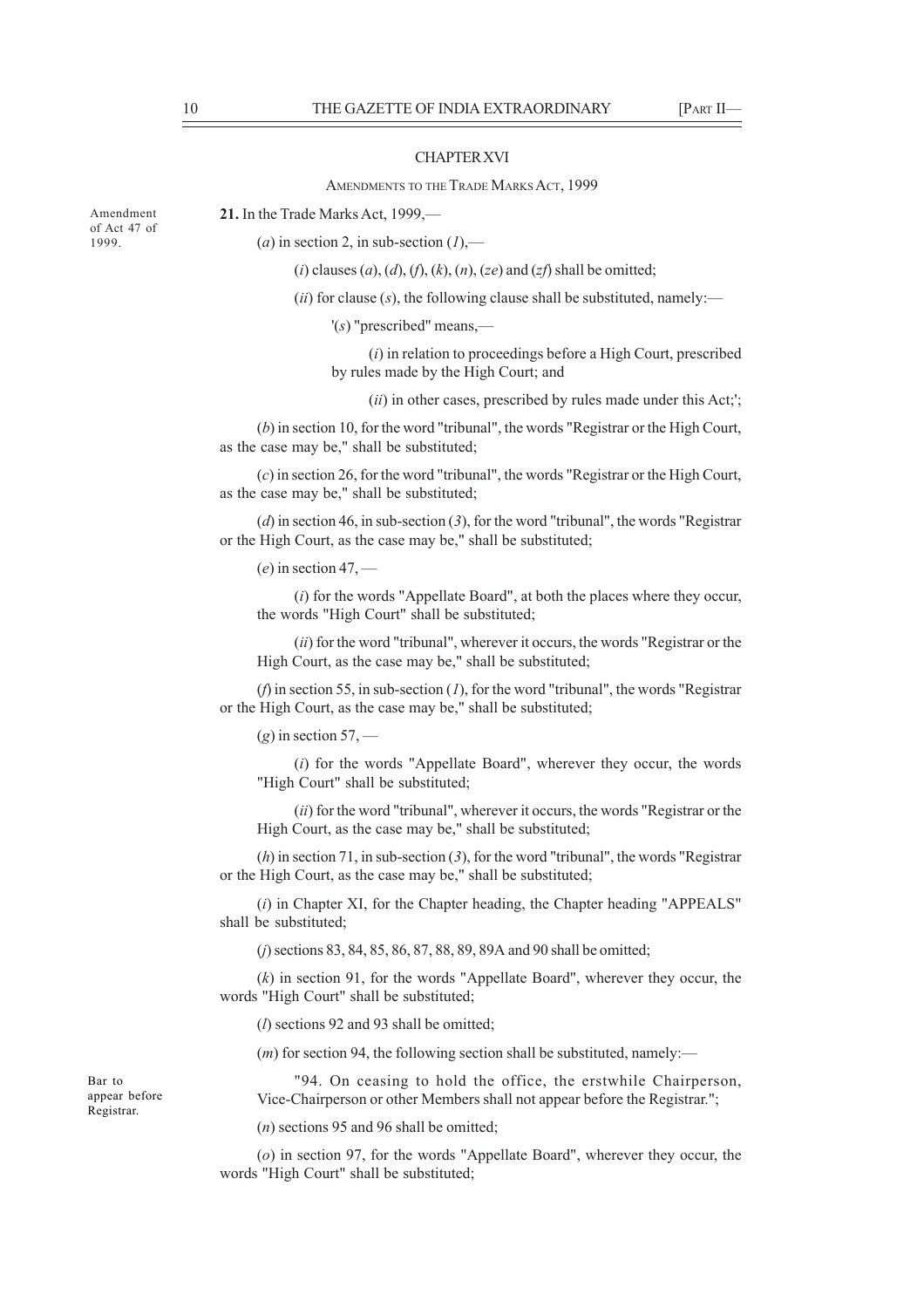(*p*) in section 98, for the words "Appellate Board" or "Board", wherever they occur, the words "High Court" shall be substituted;

(*q*) sections 99 and 100 shall be omitted;

 $(r)$  in section 113,—

 (*i*) for the words "Appellate Board", at both the places where they occur, the words "High Court" shall be substituted;

 (*ii*) for the word "tribunal", the words "Registrar or the High Court, as the case may be," shall be substituted;

(*s*) in section 123, the words "and every Member of the Appellate Board" shall be omitted;

(*t*) in sections 124 and 125, for the words "Appellate Board", wherever they occur, the words "High Court" shall be substituted;

(*u*) in section 130, the words "the Appellate Board or" shall be omitted;

(*v*) in section 141, for the words "Appellate Board", at both the places where they occur, the words "High Court" shall be substituted;

(*w*) in section 144, for the word "tribunal", the words "Registrar or the High Court, as the case may be," shall be substituted;

 $(x)$  in section 157, in sub-section  $(2)$ ,—

(*i*) clauses (*xxxi*) and (*xxxii*) shall be omitted;

(*ii*) in clause (*xxxiii*), for the words "Appellate Board", the words "High Court" shall be substituted.

#### CHAPTER XVII

AMENDMENTS TO THE GEOGRAPHICAL INDICATIONS OF GOODS (REGISTRATION AND PROTECTION) ACT, 1999

22. In the Geographical Indications of Goods (Registration and Protection) Act, 1999,— Amendment

(*a*) in section 2, in sub-section (*1*), clauses (*a*) and (*p*) shall be omitted;

of Act 48 of 1999.

(*b*) in section 19, for the word "tribunal", the words "Registrar or the High Court, as the case may be," shall be substituted;

(*c*) in section 23, for the words "and before the Appellate Board before which", the words "before whom" shall be substituted;

(*d*) in section 27,—

(*i*) for the words "Appellate Board", wherever they occur, the words "High Court" shall be substituted;

(*ii*) for the word "tribunal", wherever it occurs, the words "Registrar or the High Court, as the case may be," shall be substituted;

(*e*) in Chapter VII, for the Chapter heading, the Chapter heading "APPEALS" shall be substituted;

(*f*) in section  $31$ ,—

(*i*) for the words "Appellate Board", wherever they occur, the words "High Court" shall be substituted;

(*ii*) sub-section (*3*) shall be omitted;

(*g*) sections 32 and 33 shall be omitted;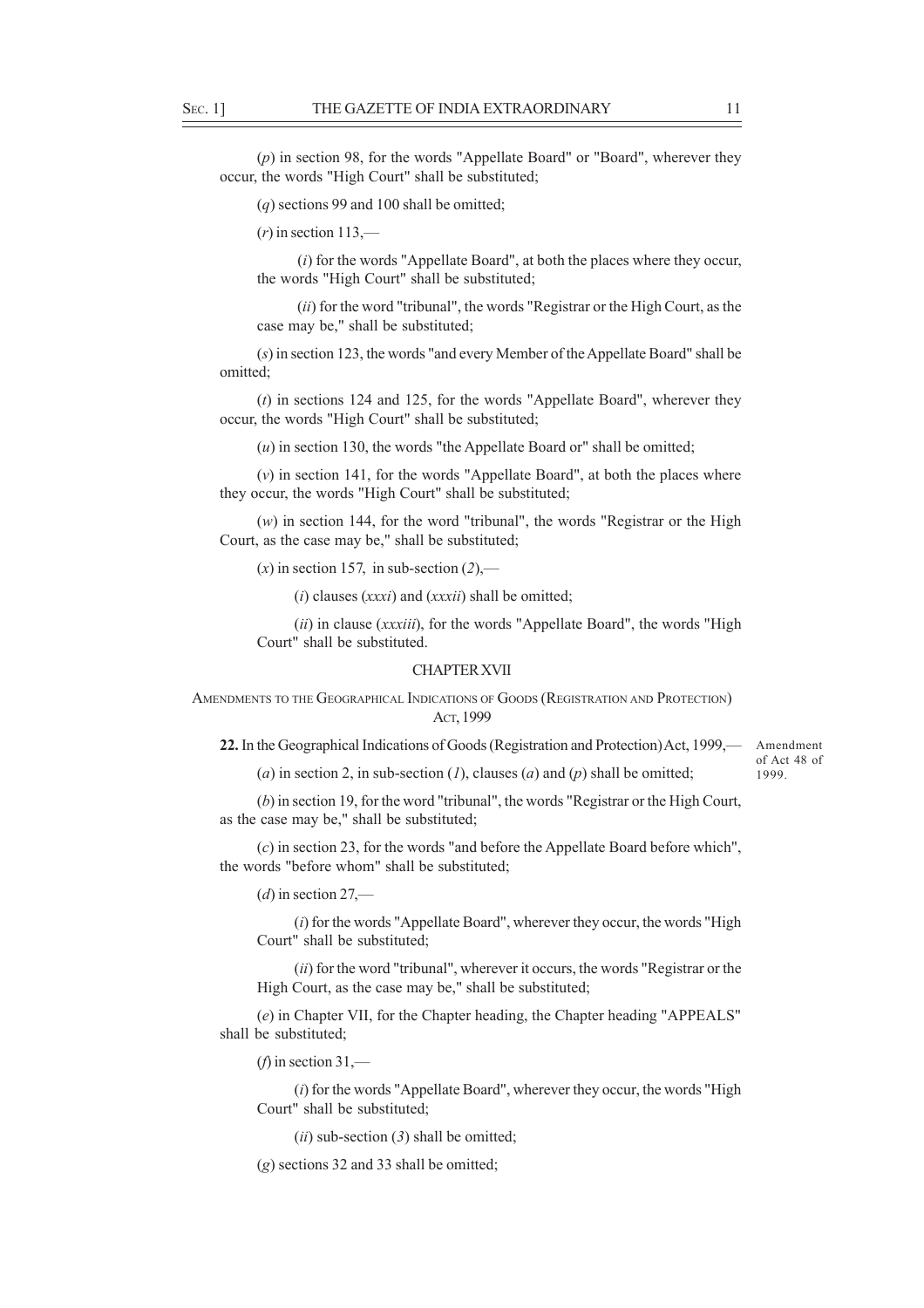(*h*) in sections 34 and 35, for the words "Appellate Board", wherever they occur, the words "High Court" shall be substituted;

(*i*) section 36 shall be omitted;

 $(i)$  in section 48,—

(*i*) for the words "Appellate Board", at both the places where they occur, the words "High Court" shall be substituted;

(*ii*) for the word "tribunal", the words "Registrar or the High Court, as the case may be," shall be substituted;

(*k*) in sections 57 and 58, for the words "Appellate Board", wherever they occur, the words "High Court" shall be substituted;

(*l*) in section 63, the words "the Appellate Board or" shall be omitted;

(*m*) in section 72, for the words "Appellate Board", wherever they occur, the words "High Court" shall be substituted;

(*n*) in section 75, for the word "tribunal", the words "Registrar or the High Court, as the case may be," shall be substituted;

(*o*) in section 87, in sub-section (*2*), clause (*n*) shall be omitted.

#### CHAPTER XVIII

AMENDMENTS TO THE PROTECTION OF PLANT VARIETIES AND FARMERS' RIGHTS ACT, 2001

**23.** In the Protection of Plant Varieties and Farmers' Rights Act, 2001,—

 $(a)$  in section 2,—

(*i*) clauses (*d*), (*n*) and (*o*) shall be omitted;

(*ii*) for clause (*q*), the following clause shall be substituted, namely:—

'(*q*) "prescribed" means,—

(*i*) in relation to proceedings before a High Court, prescribed by rules made by the High Court; and

(*ii*) in other cases, prescribed by rules made under this Act;';

(*iii*) clauses (*y*) and (*z*) shall be omitted;

(*b*) in section 44, the words "or the Tribunal" shall be omitted;

(*c*) in Chapter VIII, for the Chapter heading, the Chapter heading "APPEALS" shall be substituted;

(*d*) sections 54 and 55 shall be omitted;

(*e*) in section 56,—

(*i*) for the word "Tribunal", wherever it occurs, the words "High Court" shall be substituted;

(*ii*) sub-section (*3*) shall be omitted;

 $(f)$  in section 57,—

(*i*) for the word "Tribunal", wherever it occurs, the words "High Court" shall be substituted;

(*ii*) sub-section (*5*) shall be omitted;

(*g*) sections 58 and 59 shall be omitted;

Amendment of Act 53 of 2001.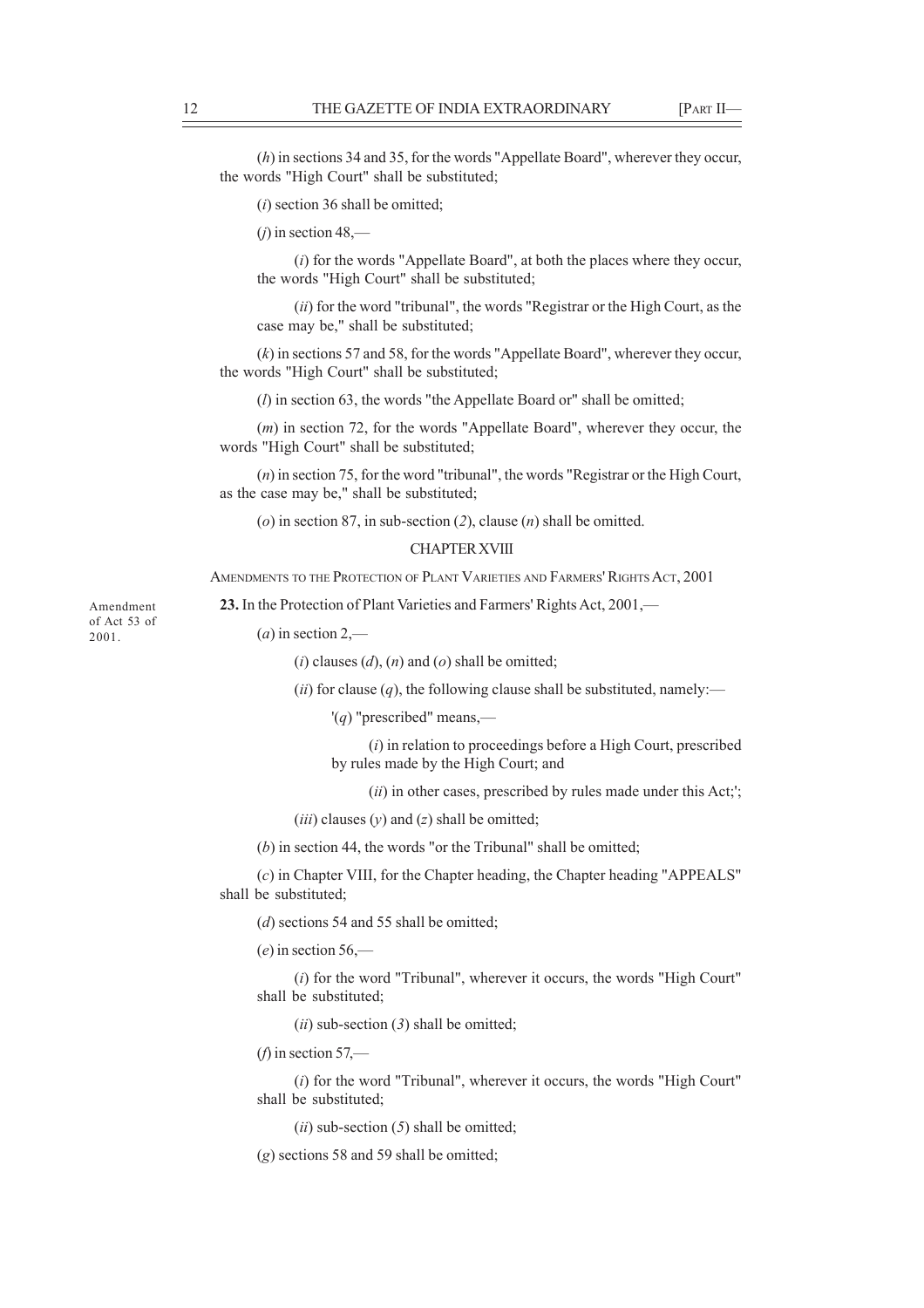(*h*) in section 89, the words "or the Tribunal" shall be omitted.

#### CHAPTER XIX

AMENDMENTS TO THE CONTROL OF NATIONAL HIGHWAYS (LAND AND TRAFFIC) ACT, 2002

**24.** In the Control of National Highways (Land and Traffic) Act, 2002,—

 $(a)$  in section 2,—

(*i*) clause (*a*) shall be omitted;

(*ii*) after clause (*d*), the following clause shall be inserted, namely:—

'(*da*) "Court" means the principal Civil Court of original jurisdiction in a district, and includes the High Court in exercise of its ordinary original civil jurisdiction;';

(*iii*) clause (*l*) shall be omitted;

(*b*) in Chapter II, in the Chapter heading, the words "AND TRIBUNALS, ETC." shall be omitted;

(*c*) section 5 shall be omitted;

(*d*) for section 14, the following section shall be substituted, namely:—

"14. An appeal from any order passed, or any action taken, excluding Appeal. issuance or serving of notices, under sections 26, 27, 28, 36, 37 and 38 by the Highway Administration or an officer authorised on its behalf, as the case may be, shall lie to the Court.";

(*e*) sections 15 and 16 shall be omitted;

(*f*) in section 17, for the word "Tribunal", at both the places where it occurs, the word "Court" shall be substituted;

(*g*) section 18 shall be omitted;

(*h*) in section 19, for the word "Tribunal", at both the places where it occurs, the word "Court" shall be substituted;

(*i*) section 40 shall be omitted;

 $(i)$  in section 41,—

(*i*) the words "or every order passed or decision made on appeal under this Act by the Tribunal" shall be omitted;

(*ii*) the words "or Tribunal" shall be omitted;

(*k*) in section 50, in sub-section (*2*), clause (*f*) shall be omitted.

#### CHAPTER XX

#### AMENDMENT TO THE ELECTRICITY ACT, 2003

**25.** In section 117A of the Electricity Act, 2003, for the words and figures "Part XIV of Chapter VI of the Finance Act, 2017, shall be governed by the provisions of the section 184 of Act 36 of of that Act", the words and figures "the Tribunal Reforms Act, 2021, shall be governed by the provisions of Chapter II of the said Act" shall be substituted. Amendment 2003. 7 of 2017.

#### CHAPTER XXI

AMENDMENT TO THE ARMED FORCE TRIBUNAL ACT, 2007

26. In section 9A of the Armed Force Tribunal Act, 2007, for the words and figures Amendment "Part XIV of Chapter VI of the Finance Act, 2017, shall be governed by the provisions of the of Act 55 of 7 of 2017.

2007.

Amendment of Act 13 of 2003.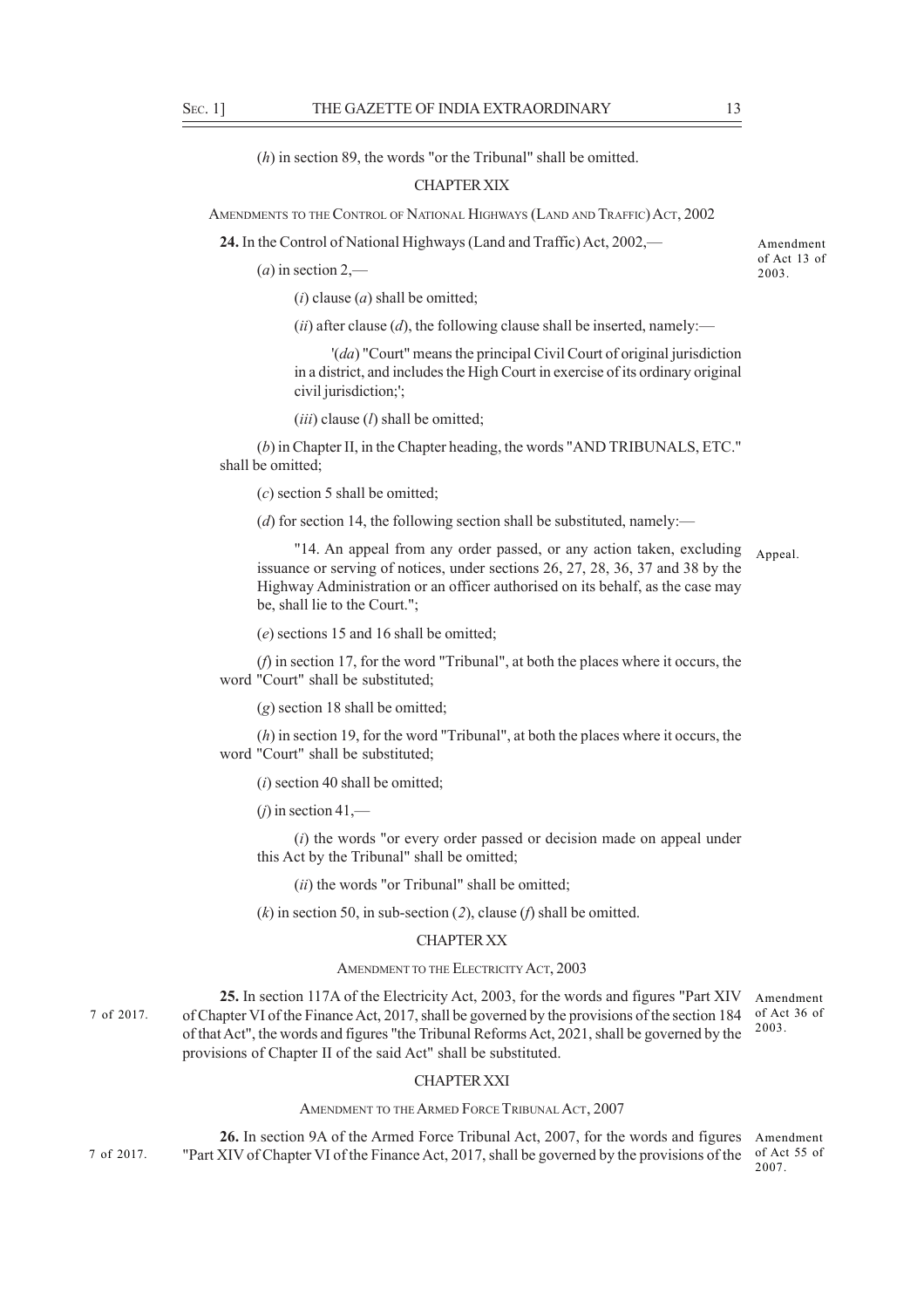section 184 of that Act", the words and figures "the Tribunal Reforms Act, 2021, shall be governed by the provisions of Chapter II of the said Act" shall be substituted.

#### CHAPTER XXII

#### AMENDMENT TO THE NATIONAL GREEN TRIBUNAL ACT, 2010

Amendment of Act 19 of 2010.

**27.** In section 10A of the National Green Tribunal Act, 2010, for the words and figures "Part XIV of Chapter VI of the Finance Act, 2017, shall be governed by the provisions of the 7 of 2017. section 184 of that Act", the words and figures "the Tribunal Reforms Act, 2021, shall be governed by the provisions of Chapter II of the said Act" shall be substituted.

#### CHAPTER XXIII

AMENDMENT TO THE COMPANIES ACT, 2013

**28.** In section 417A of the Companies Act, 2013, for the words and figures "Part XIV of Chapter VI of the Finance Act, 2017, shall be governed by the provisions of the 7 of 2017. section 184 of that Act", the words and figures "the Tribunal Reforms Act, 2021, shall be governed by the provisions of Chapter II of the said Act" shall be substituted.

#### CHAPTER XXIV

#### AMENDMENT TO THE FINANCE ACT, 2017

**29.** In the Finance Act, 2017, sections 183 and 184 and the Eighth Schedule shall be omitted. Amendment of Act 7 of 2017.

#### CHAPTER XXV

#### AMENDMENT TO THE CONSUMER PROTECTION ACT, 2019

**30.** In section 55 of the Consumer Protection Act, 2019, after sub-section (*1*), the following sub-section shall be inserted, namely:— Amendment of Act 35 of 2019.

> "(*1A*) Notwithstanding anything contained in sub-section (*1*), the qualifications, appointment, term of office, salaries and allowances, resignation, removal and the other terms and conditions of service of the President and other members of the National Commission appointed after the commencement of the Tribunal Reforms Act, 2021, shall be governed by the provisions of the said Act.".

#### CHAPTER XXVI

#### **MISCELLANEOUS**

**31.** (*1*) If the Central Government is satisfied that it is necessary or expedient so to do, it may, by notification published in the Official Gazette, amend the Schedule and thereupon, the said Schedule shall be deemed to have been amended accordingly. amend the

> (*2*) A copy of every notification issued under sub-section (*1*) shall be laid before each House of Parliament as soon as may be after it is issued.

Rules to be laid before Parliament.

Power to

Schedule.

**32.** Every rule made under this Act shall be laid, as soon as may be after it is made, before each House of Parliament, while it is in session, for a total period of thirty days which may be comprised in one session or in two or more successive sessions, and if, before the expiry of the session immediately following the session or the successive sessions aforesaid, both Houses agree in making any modification in the rule or both Houses agree that the rule should not be made, the rule shall thereafter have effect only in such modified form or be of no effect, as the case may be; so, however, that any such modification or annulment shall be without prejudice to the validity of anything previously done under that rule.

Amendment of Act 18 of 2013.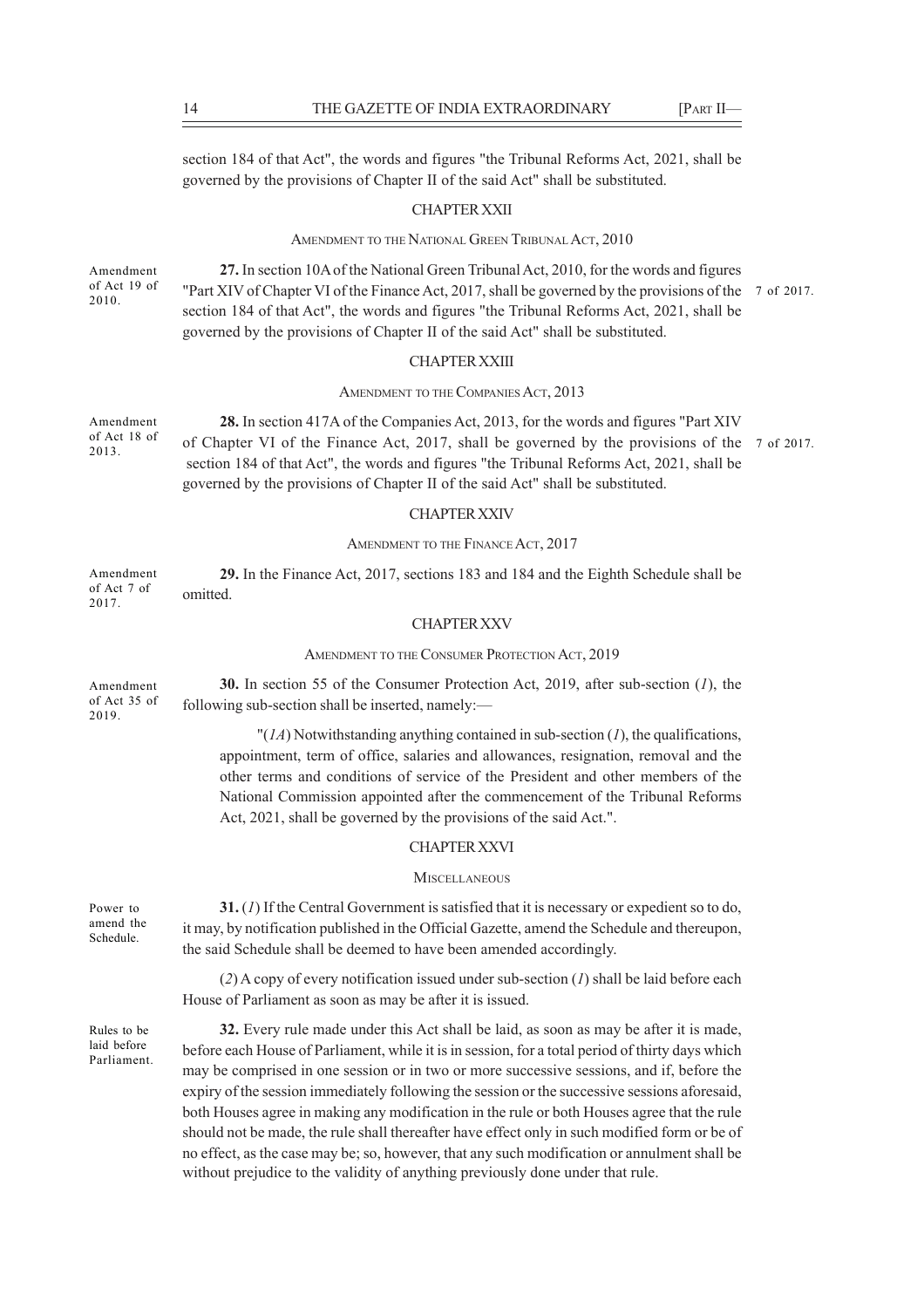**33.** (*1*) Notwithstanding anything contained in any law for the time being in force, any person appointed as the Chairperson or Chairman or President or Presiding Officer or Vice-Chairperson or Vice-Chairman or Vice-President or Member of the Tribunal, Appellate Tribunal, or, as the case may be, other Authorities specified in the Second Schedule and holding office as such immediately before the notified date, shall, on and from the notified date, cease to hold such office, and he shall be entitled to claim compensation not exceeding three months' pay and allowances for the premature termination of term of his office or of any contract of service.

(*2*) The officers and other employees of the Tribunals, Appellate Tribunals and other Authorities specified in the Second Schedule appointed on deputation, before the notified date, shall, on and from the notified date, stand reverted to their parent cadre, Ministry or Department.

(*3*) Any appeal, application or proceeding pending before the Tribunal, Appellate Tribunal or other Authorities specified in the Second Schedule, other than those pending before the Authority for Advance Rulings under the Income-tax Act, 1961, before the notified date, shall stand transferred to the court before which it would have been filed had this Act been in force on the date of filing of such appeal or application or initiation of the proceeding, and the court may proceed to deal with such cases from the stage at which it stood before such transfer, or from any earlier stage, or *de novo*, as the court may deem fit.

(*4*) The balance of all monies received by, or advanced to, the Tribunal, Appellate Tribunal or other Authorities specified in the Second Schedule and not spent by it before the notified date, shall, on and from the notified date, stand transferred to the Central Government.

(*5*) All property of whatever kind owned by, or vested in, the Tribunal, Appellate Tribunal or other Authorities specified in the Second Schedule before the notified date, shall stand transferred to, on and from the notified date, and shall vest in the Central Government.

**34.** (*1*) If any difficulty arises in giving effect to the provisions of this Act, the Central Government may, by general or special order published in the Official Gazette, make such provisions, not inconsistent with the provisions of this Act, as appear to it to be necessary or expedient for removing the difficulty: Power to remove difficulties.

Provided that no such order shall be made after the expiry of a period of three years from the notified date.

(*2*) Every order made under this section shall, as soon as may be after it is made, be laid before each House of Parliament.

**35.** (*1*) The Tribunals Reforms (Rationalisation and Conditions of Service) Ordinance, 2021 is hereby repealed.

Repeal and saving.

 (*2*) Notwithstanding such repeal, anything done or any action taken under the Cinematograph Act, 1952, the Copyright Act, 1957, the Customs Act, 1962, the Patents Act, 1970, the Airports Authority of India Act, 1994, the Trade Marks Act, 1999, the Geographical Indications of Goods (Registration and Protection) Act, 1999, the Protection of Plant Varieties and Farmers' Rights Act, 2001 and the Control of National Highways (Land and Traffic) Act, 2002, as amended by the said Ordinance, shall be deemed to have been done or taken under the corresponding provisions of those Acts, as amended by this Act.

43 of 1961.

Transitional provisions.

37 of 1952. 14 of 1957. 52 of 1962. 39 of 1970. 55 of 1994. 47 of 1999. 48 of 1999. 53 of 2001. 13 of 2003.

Ord. 2 of 2021.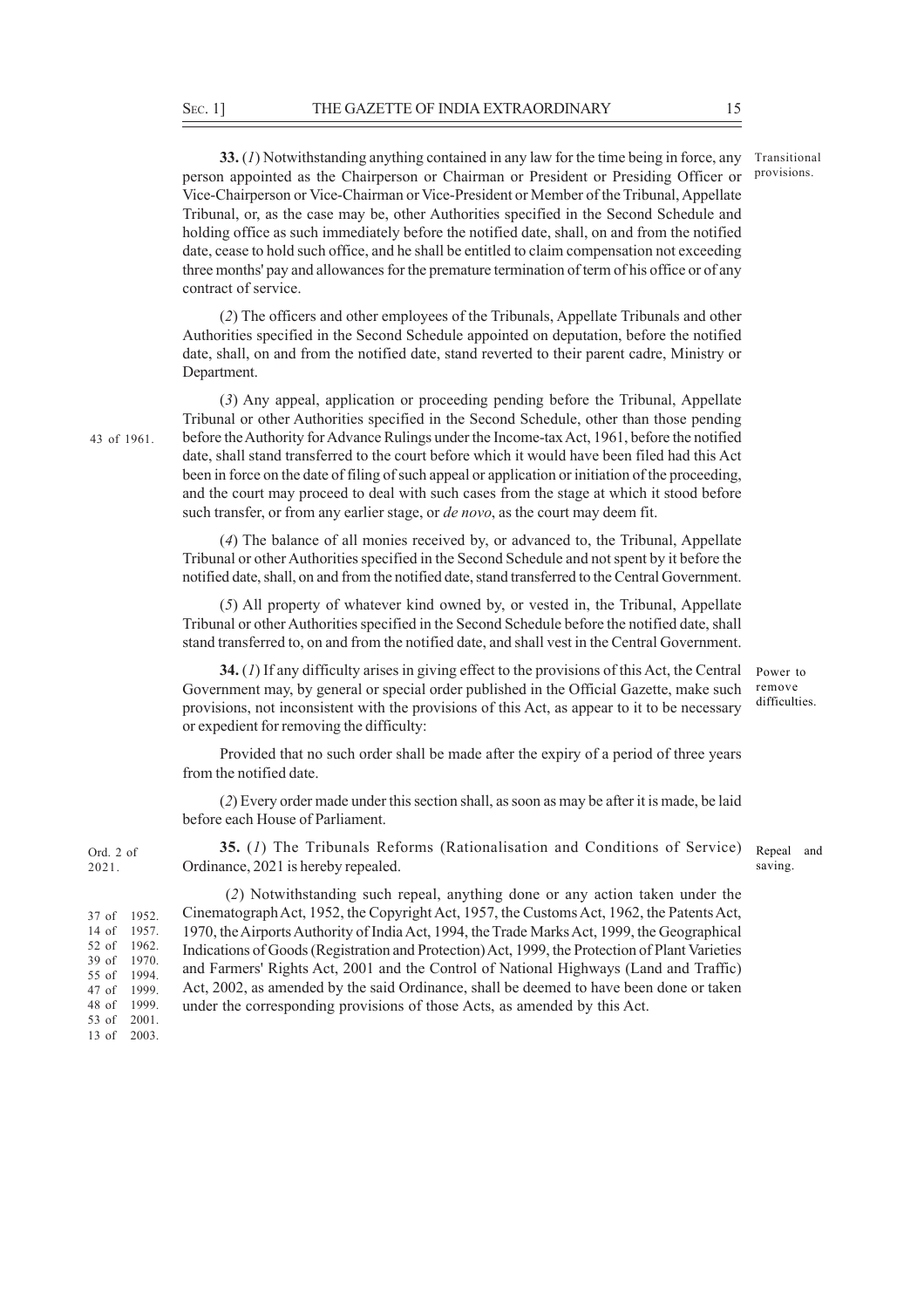#### THE FIRST SCHEDULE

## Sl. Tribunal/Appellate Tribunal/Board/ Acts No. Authority (1)  $(2)$   $(3)$ 1. Industrial Tribunal constituted by the The Industrial Disputes Act, 1947 Central Government (14 of 1947) 2. Income-tax Appellate Tribunal The Income-tax Act, 1961 (43 of 1961) 3. Customs, Excise and Service Tax The Customs Act, 1962 (52 of 1962) Appellate Tribunal 4. Appellate Tribunal The Smugglers and Foreign Exchange Manipulators (Forfeiture of Property) Act, 1976 (13 of 1976) 5. Central Administrative Tribunal The Administrative Tribunals Act, 1985 (13 of 1985) 6. State Administrative Tribunals The Administrative Tribunals Act, 1985 (13 of 1985) 7. Railway Claims Tribunal The Railway Claims Tribunal Act, 1987 (54 of 1987) 8. Securities Appellate Tribunal The Securities and Exchange Board of India Act, 1992 (15 of 1992) 9. Debts Recovery Tribunal The Recovery of Debts and Bankruptcy Act, 1993 (51 of 1993) 10. Debts Recovery Appellate Tribunal The Recovery of Debts and Bankruptcy Act, 1993 (51 of 1993) 11. Telecom Disputes Settlement and The Telecom Regulatory Authority of India Appellate Tribunal Act, 1997 (24 of 1997) 12. National Company Law Appellate Tribunal The Companies Act, 2013 (18 of 2013) 13. National Consumer Disputes The Consumer Protection Act, 2019 Redressal Commission (35 of 2019) 14. Appellate Tribunal for Electricity The Electricity Act, 2003 (36 of 2003) 15. Armed Forces Tribunal The Armed Forces Act, 2007 (55 of 2007) 16. National Green Tribunal The National Green Tribunal Act, 2010 (19 of 2010).

#### [*See* section 2(*e*)]